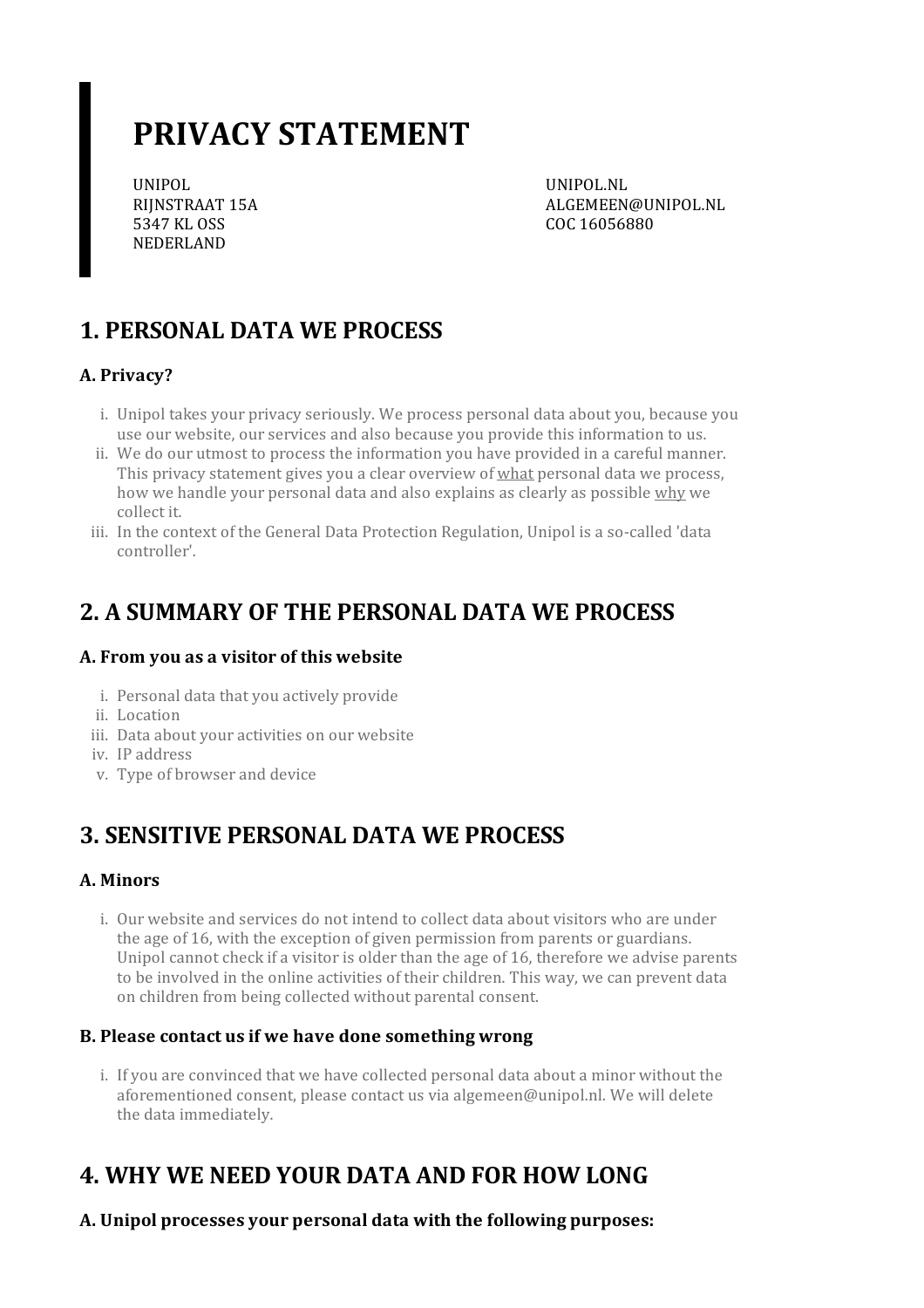- i. To be able to e-mail you when this is necessary to provide our services;
- ii. To analyse your behaviour on the website in order to improve our website and to adjust it to your preferences.

#### **B. The duration for which we store your data**

i. Unipol will not store your personal data any longerthan necessary to achieve the purposes for which your data is collected. If you would like information about our retention periods in your specific case, please contact: algemeen@unipol.nl.

### **5. SHARING WITH OTHERS**

i. Except for the cookies that we use, as included in our cookie statement, the data that we collect from you on this website will not be processed by third parties.

### **6. MAPPING OUT YOUR VISIT OF OUR WEBSITE**

#### **A. Cookies**

- i. A cookie is a small text file that is stored by the browser of your computer, tablet or smartphone when you first visit this website.
- ii. Unipol uses different types of cookies:
	- a. Functional cookies: These are cookies with a purely technical functionality. These ensure that the website works properly, so that it can, for example, remember your preferred settings. Using these, we can also optimize our website and the services through our website.
	- b. Analytic cookies by third parties: These cookies can keep track of your online behaviour. These cookies are placed when using analytical service providers, such as Google Analytics.
	- c. Tracking cookies: These cookies are placed by an external party. By reading these cookies the advertiser recognizes you when you visit a site in which he is also involved. If you continue browsing, personalized ads can be shown. These cookies can also keep track of your online behaviour, which may result in a very specific profile being built by these parties. This profile can be so detailed that it is considered personal data.

#### **B. Cookie notification and what to do when you don't like cookies**

i. Your cookie settings were set by you on your first visit to our website. All nonfunctional cookies can be denied per category. Placement of cookies, other than functional or anonymous analytical cookies, takes place only after an active action by you as a visitor. You can change yoursettings at any time via our website.

### **7. ACCESSING, ADJUSTING OR DELETING YOUR DATA**

#### **A.** Your rights

- i. You have the right to
	- a. access your personal data,
	- b. request an adjustment of your data
	- c. request that less of your data be processed by us,
	- d. apply for the removal of your data,
	- e. have your data transferred to someone else and
	- f. file a complaint as described in article 8.
- ii. If you have any questions or comments about the way Unipol processes your data, please send them to algemeen@unipol.nl.
- iii. Unipol wants to be sure that the request has been made by you. That is why we kindly ask that you, along with your request for access, correction or removal, send us a copy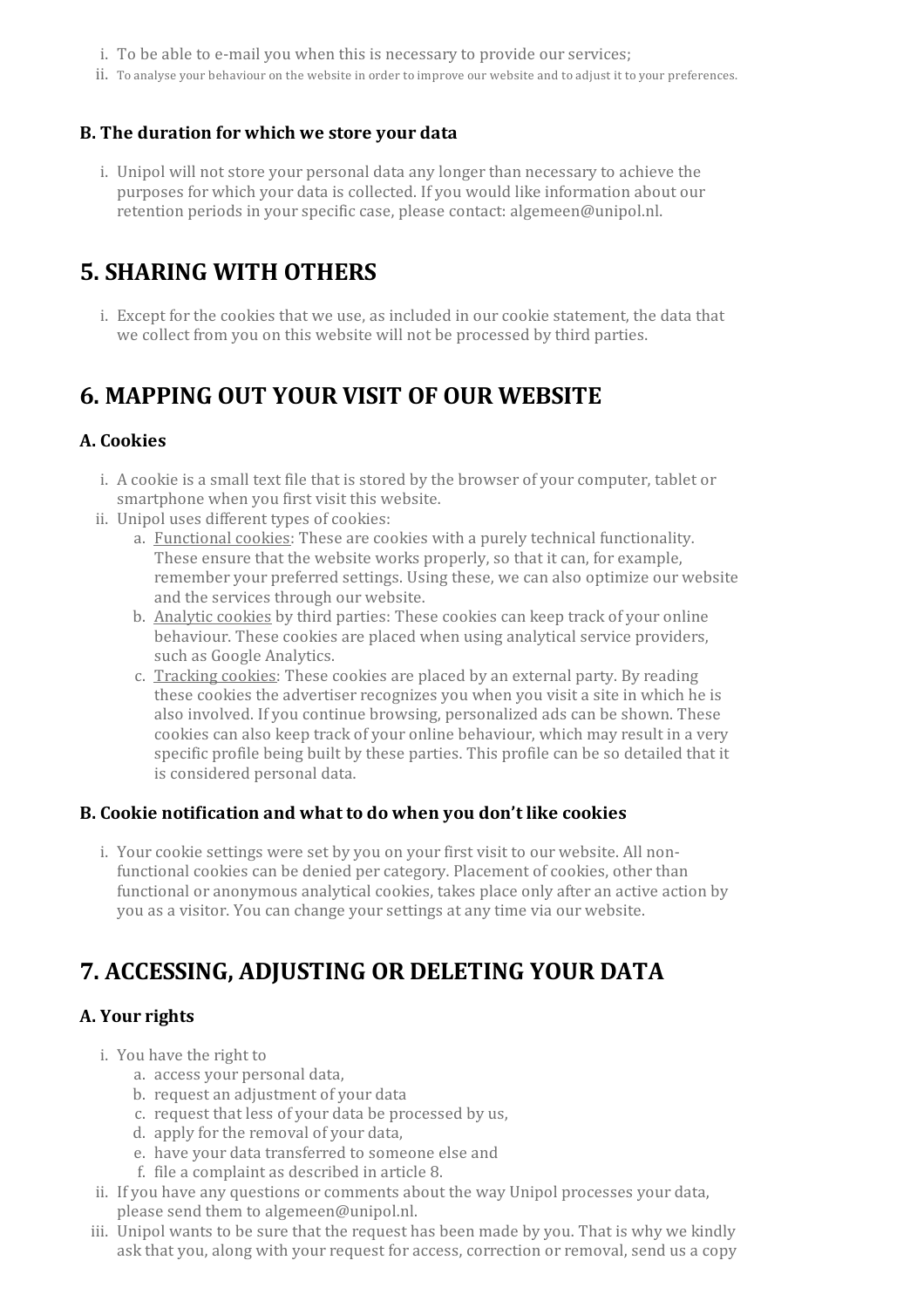of yourID. To protect your privacy, Unipol asks you to **black out** your photo, MRZ (machine readable zone, the strip with numbers at the bottom of the passport), document number and citizen service number/social security number in this copy.

iv. Unipol will respond to your request as soon as possible, but at least within four weeks.

## **8. RIGHT TO COMPLAIN**

### **A. Internal handling**

i. If you have any complaints about the processing of (personal) data, Unipol would like to clear the air with you in mutual consultation. Please send your complaint to algemeen@unipol.nl.

### **B. Data Protection Authority**

i. Based on the General Data Protection Regulation, you have the right to submit a complaint to your own Data Protection Authority about our processing of your personal data. You can contact the lead supervisory authority of Unipol, which is the Dutch DPA (Autoriteit Persoonsgegevens). For more information on your right to complain, please visit the Dutch DPA's website: https://autoriteitpersoonsgegevens.nl/en.

# **9. SECURE CONNECTION USING SSL - ENCRYPTION**

### **A. SSL**

i. To protect you as a website visitor, Unipol uses secure encryption technologies. Using SSL (Secure Socket Layer) your personal data is encrypted (not visible to third parties) on oursite. This way, you can be sure that your data will only be visible to you and our server.

### **B. How can I identify the secure connection?**

i. We use SSL-encryption on all parts of our site where your data is used, such as when filling out the contact form. You can check and recognize this yourself. When you are on an encrypted part of our site, you will see a (green) lock symbol appearing in the lower-right ortop-left corner of your browser. In addition, the URL of http:// changes to https:// which also indicates that the page is secure.

### **10. SECURITY AND VERSION**

#### **A. We are superseriousright now**

i. Unipol takes the protection of your data very seriously and therefore takes appropriate measures to prevent misuse, loss, illegal access, unwanted disclosure and unauthorized modification. If you feel that your data is not properly secured orif there are indications of abuse, please contact us directly at algemeen@unipol.nl

### **B. Version**

i. The current version is 20220504

# **11. QUESTIONS**

**A. Contactperson**